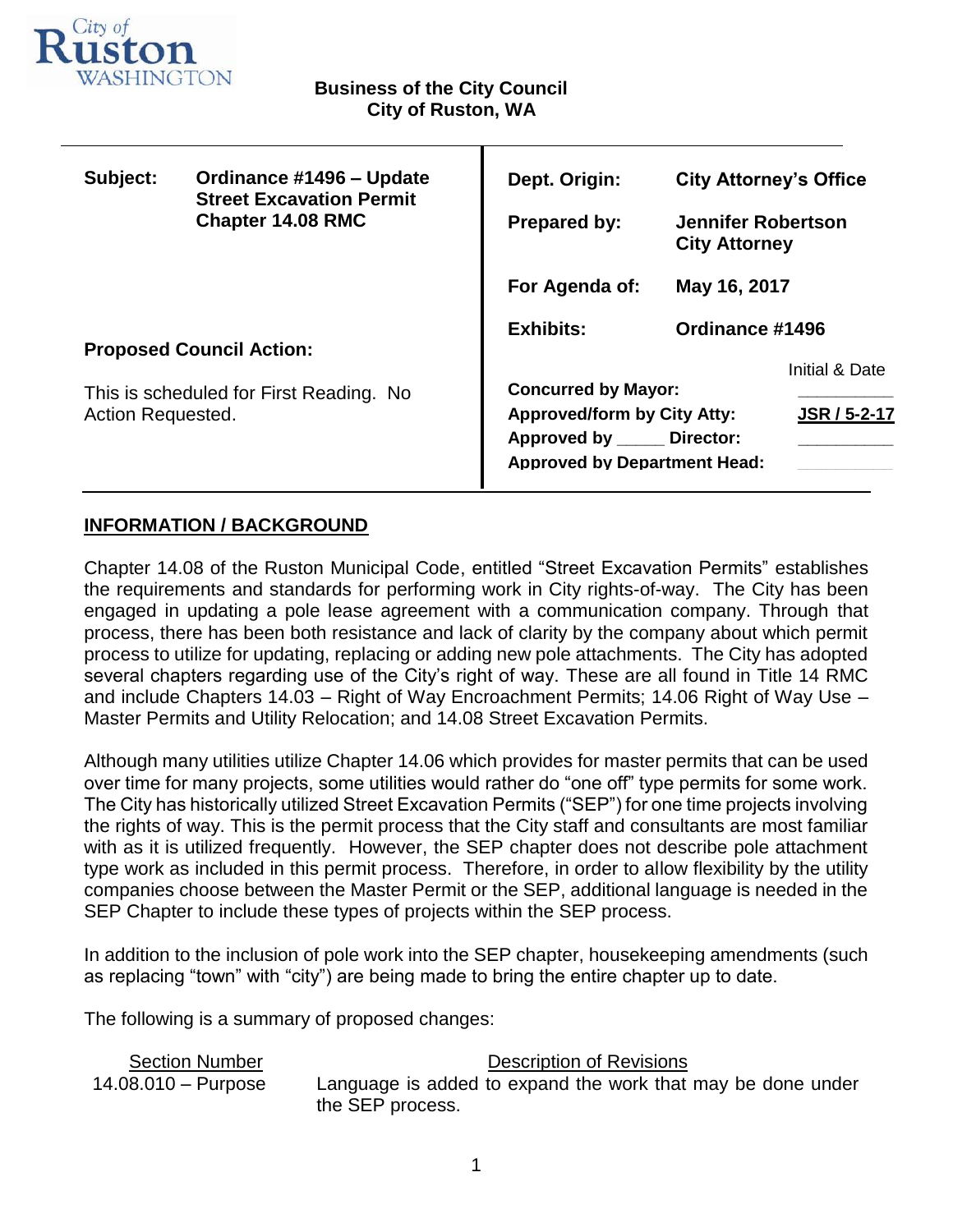- 14.08.020 Permit Added to the SEP permit is "work upon or involving any structure Required. (including utility poles or the installation or modification of utility cabinets) located within 15 feet of a public street of the City".
- 14.08.030 Definitions. The language in .020 above was added to the definition of "excavate" or "excavation."
- 14.08.040 Permit This section describes what is needed for an application. Application. Subsection "f" was amended to add required information for utility pole work.
- 14.08.045 Application A new subsection "e" was added specific to utility pole work. The standards. requirements in this section includes the application materials that are required under the pole use agreement.
- 14.08.050 Permit Criteria for approval. A new subsection "g" was added to this section for utility pole attachments to require: a consideration of whether "the proposal is feasible given the current load on the poles, the space available on the poles, whether the utility has a current franchise or other agreement with the City, how this proposal is consistent with the terms of any agreement between the City and the applicant, the danger (if any) created by the new equipment, and the visual impact of the new equipment."
- 14.08.060, 14.08.070, Housekeeping amendments only.
- 14.08.080, 14.08.090,

14.08.100

# **FISCAL CONSIDERATION**

None.

# **BOARD OR COMMITTEE RECOMMENDATION** N/A

# **RECOMMENDATION / MOTION**

This is on for First Reading. No Action requested. Unless directed otherwise, this will come back to Council on June 6, 2017 for Second Reading and Adoption.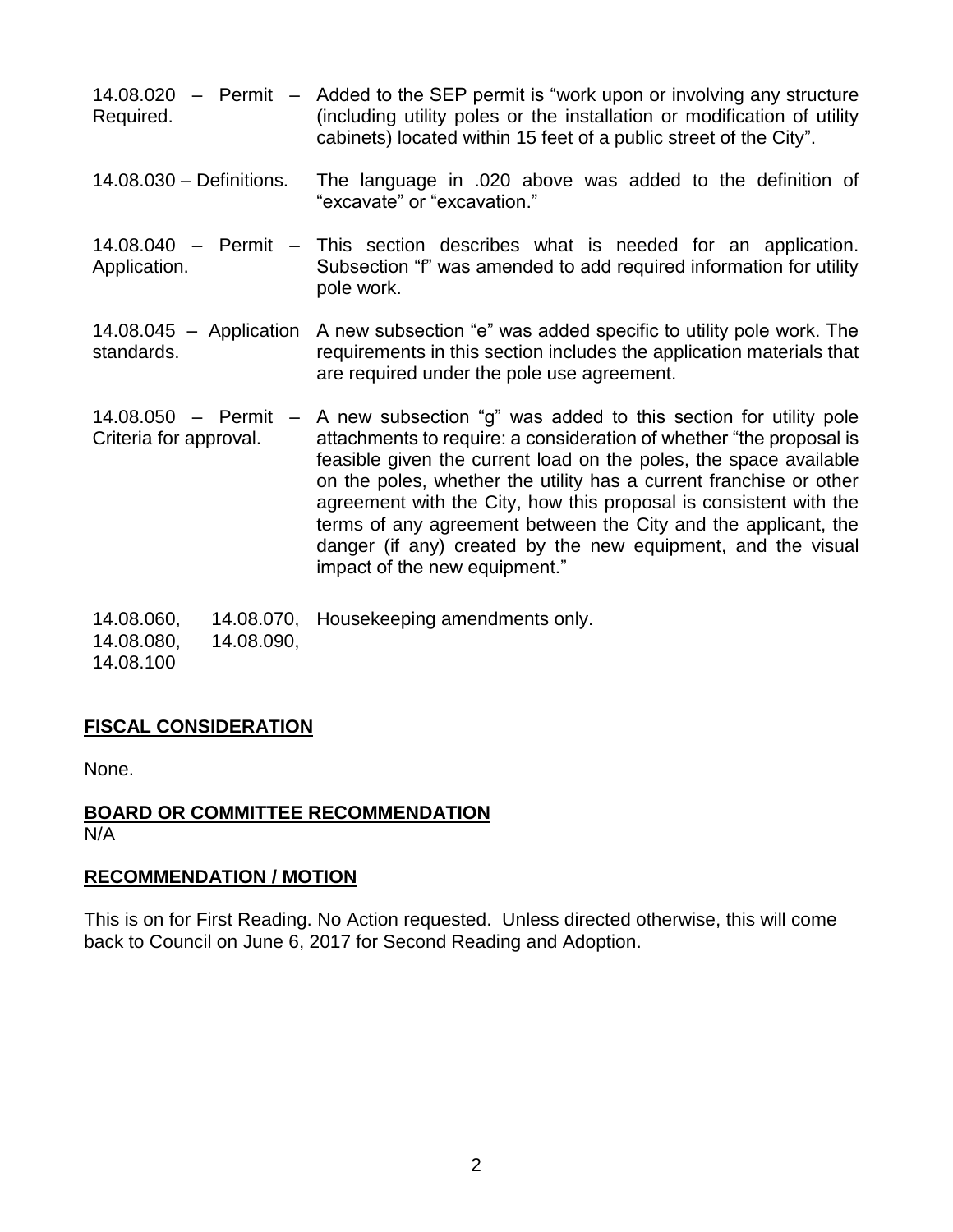#### **ORDINANCE NO. 1496**

**AN ORDINANCE OF THE CITY OF RUSTON, WASHINGTON, RELATING TO STREET EXCAVATION PERMITS, AMENDING CHAPTER 14.08 OF THE RUSTON MUNICIPAL CODE, AMENDING SECTIONS 14.08.010, 14.08.020, 14.08.030, 14.08.045, 14.08.050, 14.08.060, 14.08.070, 14.08.080, 14.08.090 AND 14.08.100, FOR THE PURPOSE OF CLARIFYING THAT UTILITY WORK INVOLVING UTIITY POLES IS INCLUDED IN THE DEFINITION OF "STREET EXCAVATION" AND ESTABLISHING APPLICATION AND APPROVAL CONDITIONS REGARDING THE SAME, MAKING OTHER HOUSEKEEPING AMENDMENTS, AND ESTABLISHING AN EFFECTIVE DATE.** 

WHEREAS, in accordance with RCW 35A.11.020 the City has the authority to control its rights-of-way; and

WHEREAS, proper use and construction within these rights-of-way is important to the

public health, safety and welfare; and

WHEREAS, the City of Ruston previously adopted Chapter 14.08 of the Ruston Municipal

Code entitled "Street Excavations Permits"; and

WHEREAS, although the City has adopted Chapter 14.06 "Right of way use – Master Permits and Utility Relocation", not every utility desires to use the master permit process; and

WHEREAS, in order to have consistent application procedures for all work in or near the City's rights of way, the Planning Director recommends that the City add utility work on poles in the rights of way to Chapter 14.08; and

WHEREAS, the City Council finds that it is in the public interest to amend Chapter 14.08 RMC to make it applicable to aerial utility work within the rights of way; and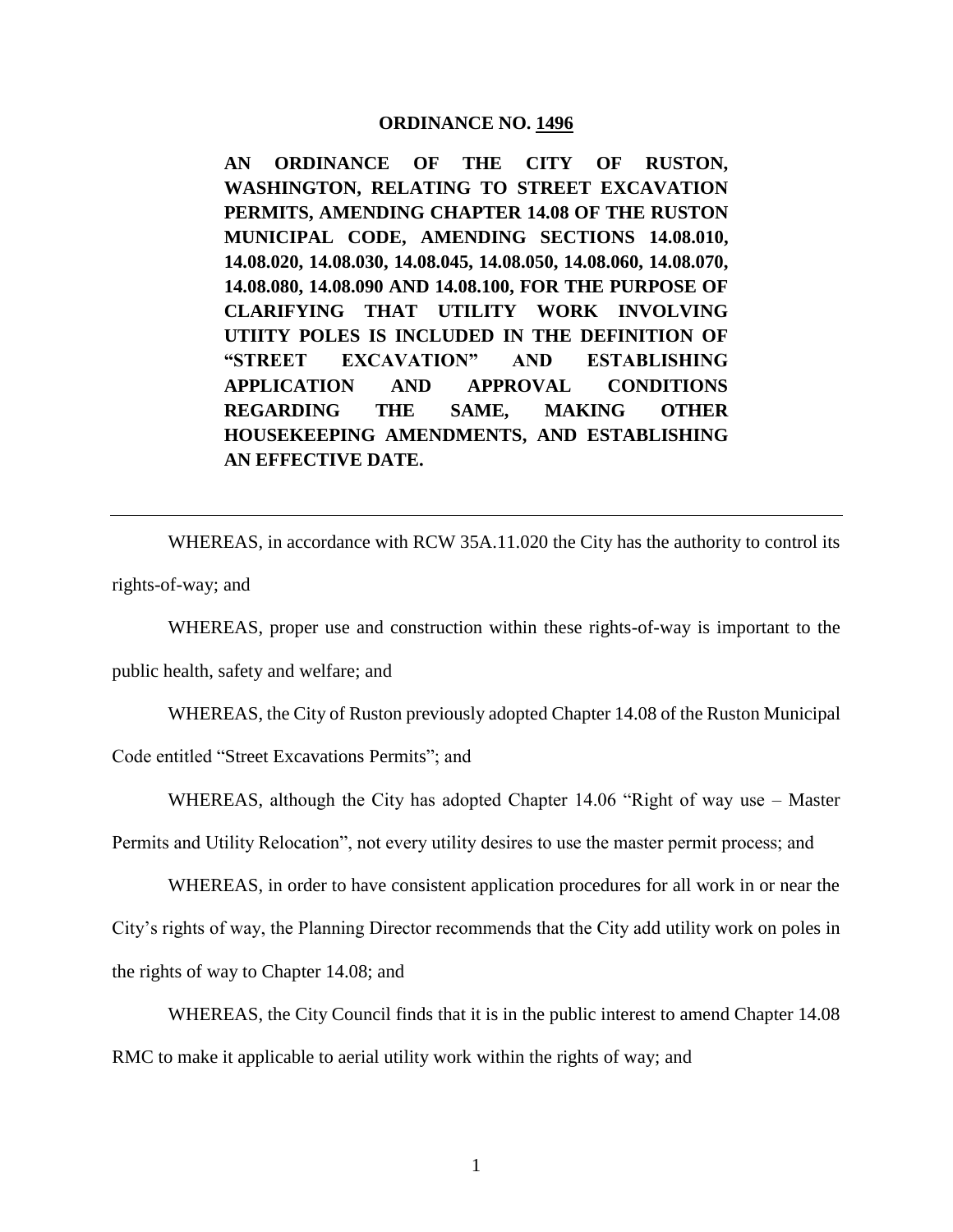WHEREAS, on May 16, 2017, the City Council held the first reading of this Ordinance; and

WHEREAS, on June 6, 2017, the City Council adopted this Ordinance during its regular meeting at the second reading; **NOW, THEREFORE,**

# **THE CITY COUNCIL OF THE CITY OF RUSTON HEREBY ORDAINS AS FOLLOWS:**

**Section 1.** Section 14.08.010 of the Ruston Municipal Code is hereby amended to read as

follows:

# **14.08.010 - Purpose.**

The purpose of this chapter is to establish a regulatory process for excavation and other work in or adjacent to city rights-of-way within the Town City of Ruston.

**Section 2.** Section 14.08.020 of the Ruston Municipal Code is hereby amended to read as

follows:

# **14.08.020 - Permit — Required.**

It is unlawful for any person to dig up, break, excavate, tunnel, undermine or in any manner break up any street, sidewalk, driveway or other structure within 15 feet of a public street of the Town City or to perform work upon or involving any structure (including utility poles or the installation or modification of utility cabinets) located within 15 feet of a public street of the City, or to make or cause to be made any excavation in or under the surface of any street for any purpose or to place, deposit, or leave upon any street any earth or other excavated material obstructing or tending to interfere with the free use of any street, except as provided for in this chapter, unless such person shall first have obtained a street excavation permit from the Mayor or his designee. For the purposes of this chapter, all of the activities listed in this section shall constitute "excavation".

**Section 3.** Section 14.08.030 of the Ruston Municipal Code is hereby amended to read as

follows: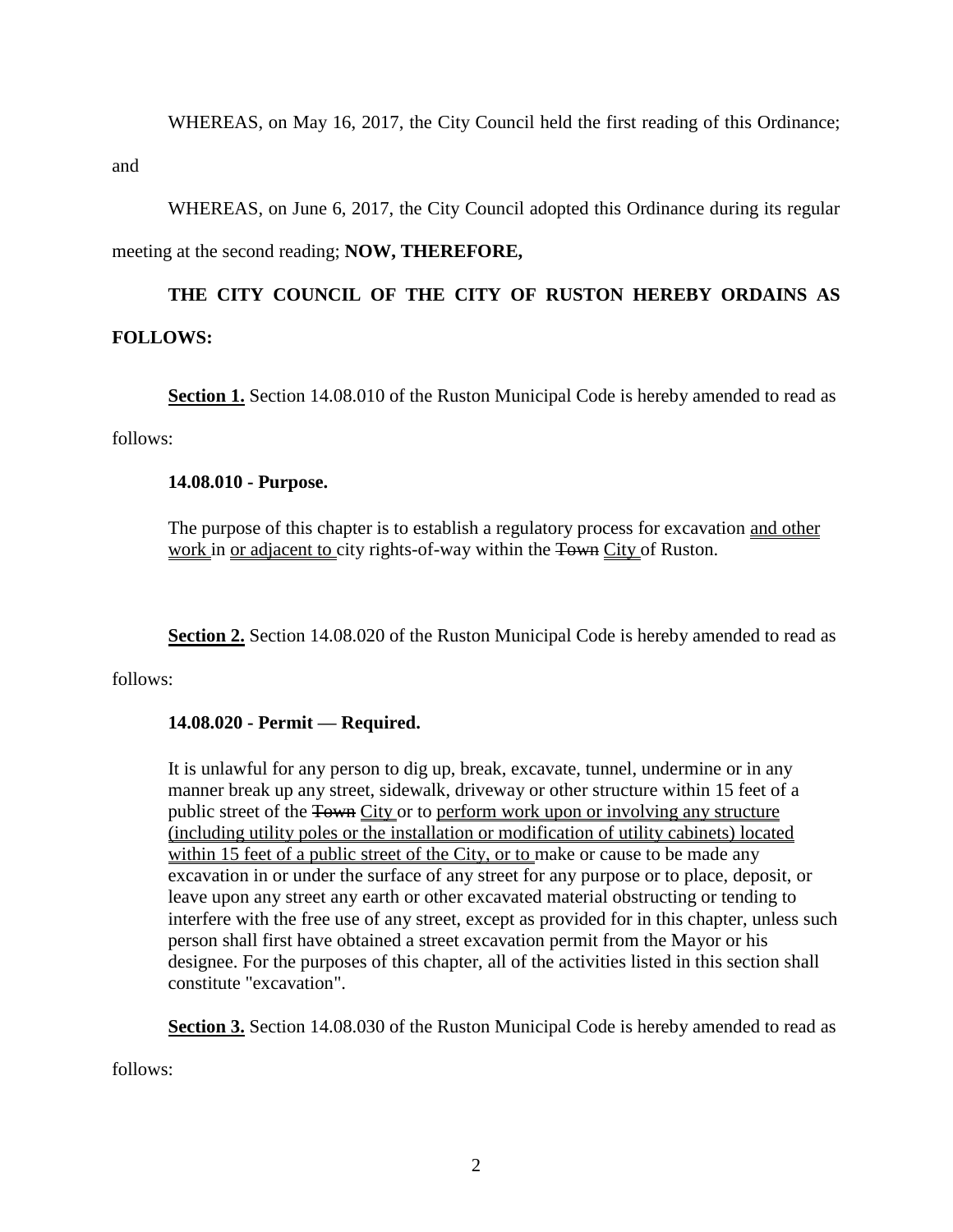#### **14.08.030 - Definitions.**

For the purpose of this chapter, the following terms, phrases, words and their derivations shall have the meaning given herein:

"Applicant" means any person making written application to the Mayor or his designee for an excavation permit hereunder. The term "applicant" also applies to a person who has received a permit from the Town City in accordance with this chapter.

"Emergency" means a situation that places life or property at risk of imminent harm.

"Excavate" or "excavation" means any opening in the surface of a street made in any manner whatsoever, except an opening into a lawful structure below the surface of a street, the top of which is flush with the adjoining surface and so constructed as to permit frequent opening without injury or damage to the street. For the purposes of this chapter, taking any of the following actions will also be considered "excavation": to dig up, break, excavate, tunnel, undermine or in any manner break up any street, sidewalk, driveway or other structure within 15 feet of a public street of the Town City or to make or cause to be made any excavation in or under the surface of any street for any purpose or to place, deposit, or leave upon any street any earth or other excavated material obstructing or tending to interfere with the free use of any street or to perform work upon or involving any structure (including utility poles or the installation or modification of utility cabinets) located within 15 feet of a public street of the City. "Excavation" does not include digging outside of the improved portion of the street or right-of-way for landscaping projects that do not involve excavation deeper than 12 inches unless such projects have a potential impact on the structural integrity of the street or right-of-way or interfere with utilities or other facilities under the street or right-of-way.

"Facility" means pipe, pipeline, tube, main, service, trap, vent, vault, manhole, meter, gauge, regulator, valve, conduit, wire, tower, pole, pole line, anchor, cable, junction box, transformer, or any other material, structure or object of any kind or character, whether enumerated herein or not, which is or may be lawfully constructed, left, placed or maintained in, upon, along, across, under or over any street.

"Right-of-way" means the area of land dedicated to the <del>Town</del> City, by whatever means, for transportation purposes whether or not improved.

"Street" means the improved portion of the right-of-way including, but not limited to, motor vehicle travel lanes, sidewalks, bike lanes, gutter, storm drainage facilities, traffic control facilities, turnouts or structures in, upon, over or under such street for exclusive or nonexclusive use as permitted by the Town City, including landscaping, visual and sound buffers between such street and adjacent properties.

"Street excavation permit" is a permit issued by the Mayor or his designee in accordance with this chapter.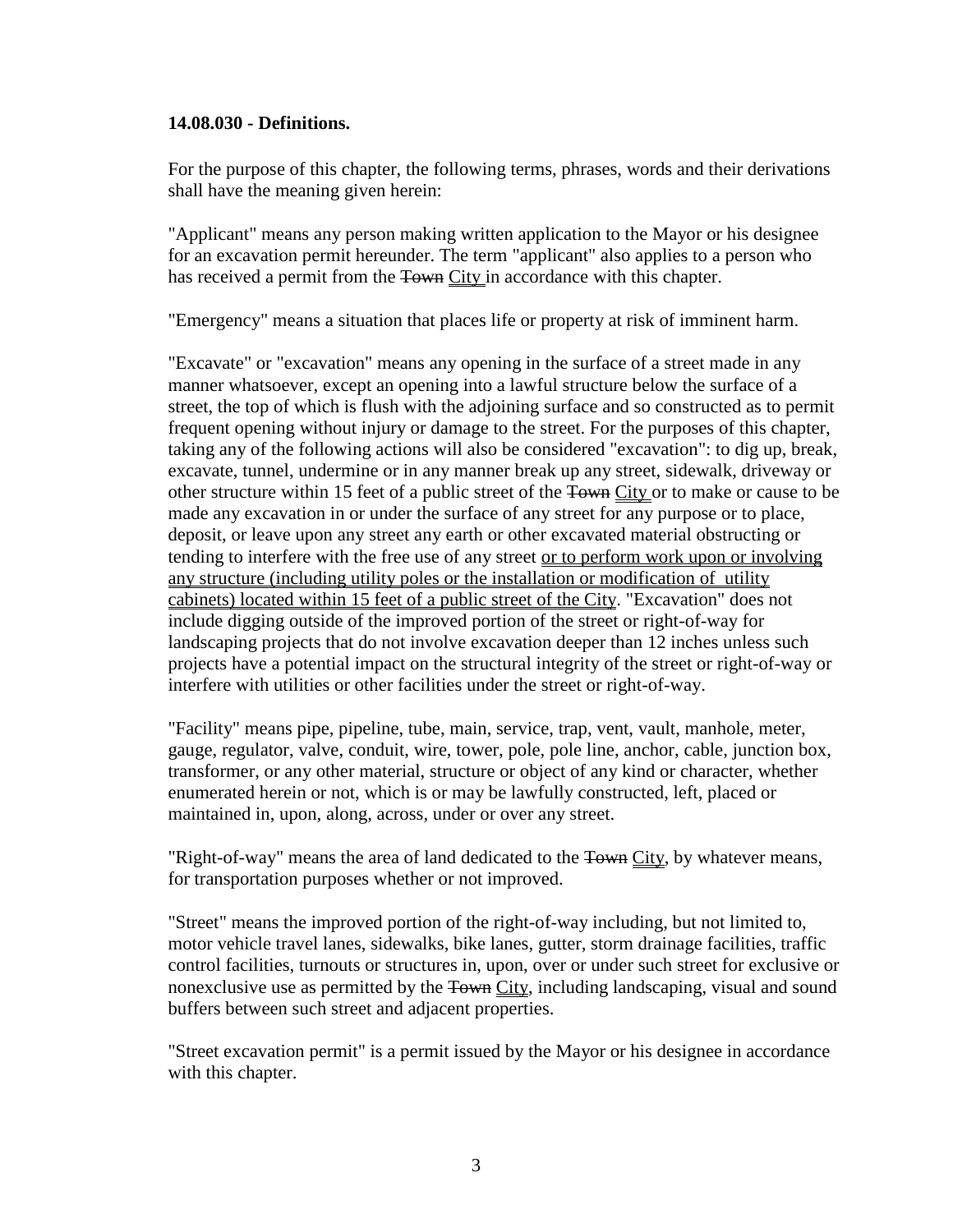"Substructure" means any pipe, conduit, duct, tunnel, manhole, vault, buried cable or wire, or any other similar structure located below the surface of any street.

**Section 4.** Section 14.08.040 of the Ruston Municipal Code is hereby amended to read as

# follows:

# **14.08.040 - Permit — Application.**

A complete application for a street excavation permit shall consist of the following:

- (a) Application fee.
- (b) A complete street excavation permit application form.
- (c) Name and address of the applicant.
- (d) Nature, location and purpose of the excavation.
- (e) Date of commencement of the excavation and estimated date of completion.
- (f) Plans showing the location and extent of the proposed excavation work, except that plans shall not be required when excavations are being made for service connections by a utility or for the location of trouble in conduits, pipes or making repairs by a utility, however, the utility work general location shall be shown on the map and if involving utility poles, the specific poles shall be clearly identified as well as the information contained in RMC 14.08.045(e).
- (g) If the proposed excavation work requires or could require the applicant to use or access any private property, the applicant shall provide written authorization from the owner of the property to demonstrate he has the authority to enter onto or use such property.
- (h) Information demonstrating that the applicant has the financial ability to complete the project.
- (i) Information demonstrating that the applicant has the technical ability to properly complete the project in accordance with City standards.
- (j) All application plans and other materials shall be consistent with the "Application Standards" contained in RMC 14.08.045 below and with the applicable standards contained in Chapter 12.09 RMC.
- (k) Such other information as may be required by the Mayor or his designee.

**Section 5.** Section 14.08.045 of the Ruston Municipal Code is hereby amended to add a

new subsection "e" to read as follows:

# **14.08.045 - Application standards.**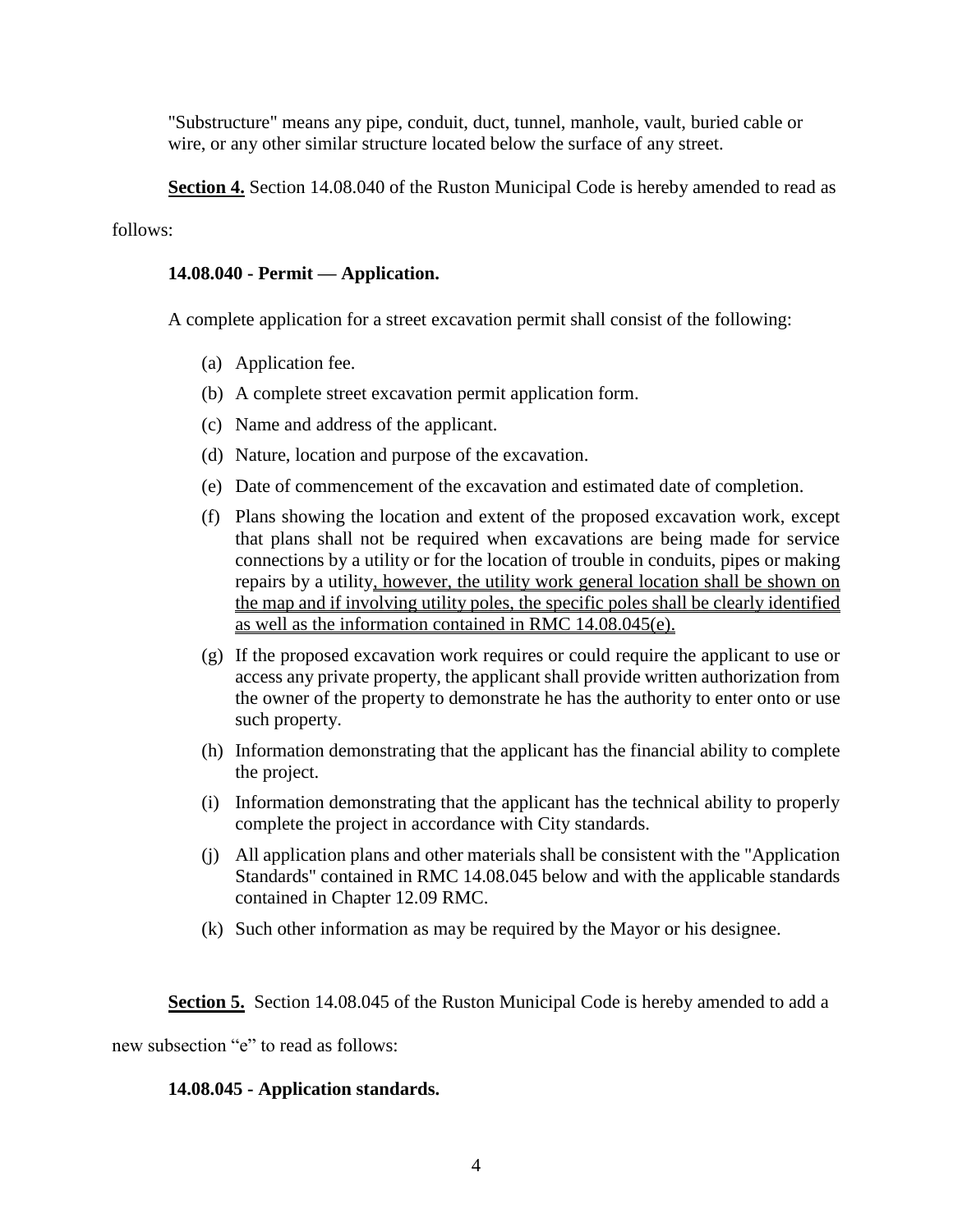The following standards shall apply to all applications submitted under this chapter.

\* \* \* \* \*

- (e) For utility pole attachments, the applicant shall provide working sketches or maps correctly identifying each pole to which the equipment is to be attached and any other information (for example, with regard to the proposed nature, appearance, circuit arrangement and line sags of the equipment), as well as the following information:
	- (1) The type of equipment to be attached;
	- (2) The utility poles affected by the new Equipment to be attached;
	- (3) The amount of space desired on each pole affected by the equipment;
	- (4) The weight of the new equipment;
		- (5) The proposed location of the equipment on the affected poles;
		- (6) The action that the applicant intends to take to accommodate any additional strain that will be imposed upon the affected poles by the equipment; and
		- (7) The action that the applicant proposes to take to make the addition of the new equipment aesthetically pleasing, including removal of excess wires/cables belonging to the applicant, using technology to make the equipment smaller or less noticeable, etc.

**Section 6.** Section 14.08.050 of the Ruston Municipal Code is hereby amended to add a

new subsection "g" to read as follows:

# **14.08.050 - Permit — Criteria for approval.**

Street excavation permits are a permit for the use of a public facility and as such are not subject to the project permit processing requirements in RMC Title 19. The Mayor or his designee's decision granting, denying or conditioning a street excavation permit shall be based upon the following considerations:

\* \* \* \* \*

(g) If the proposal is for attaching equipment to a utility pole, whether the proposal is feasible given the current load on the poles, the space available on the poles, whether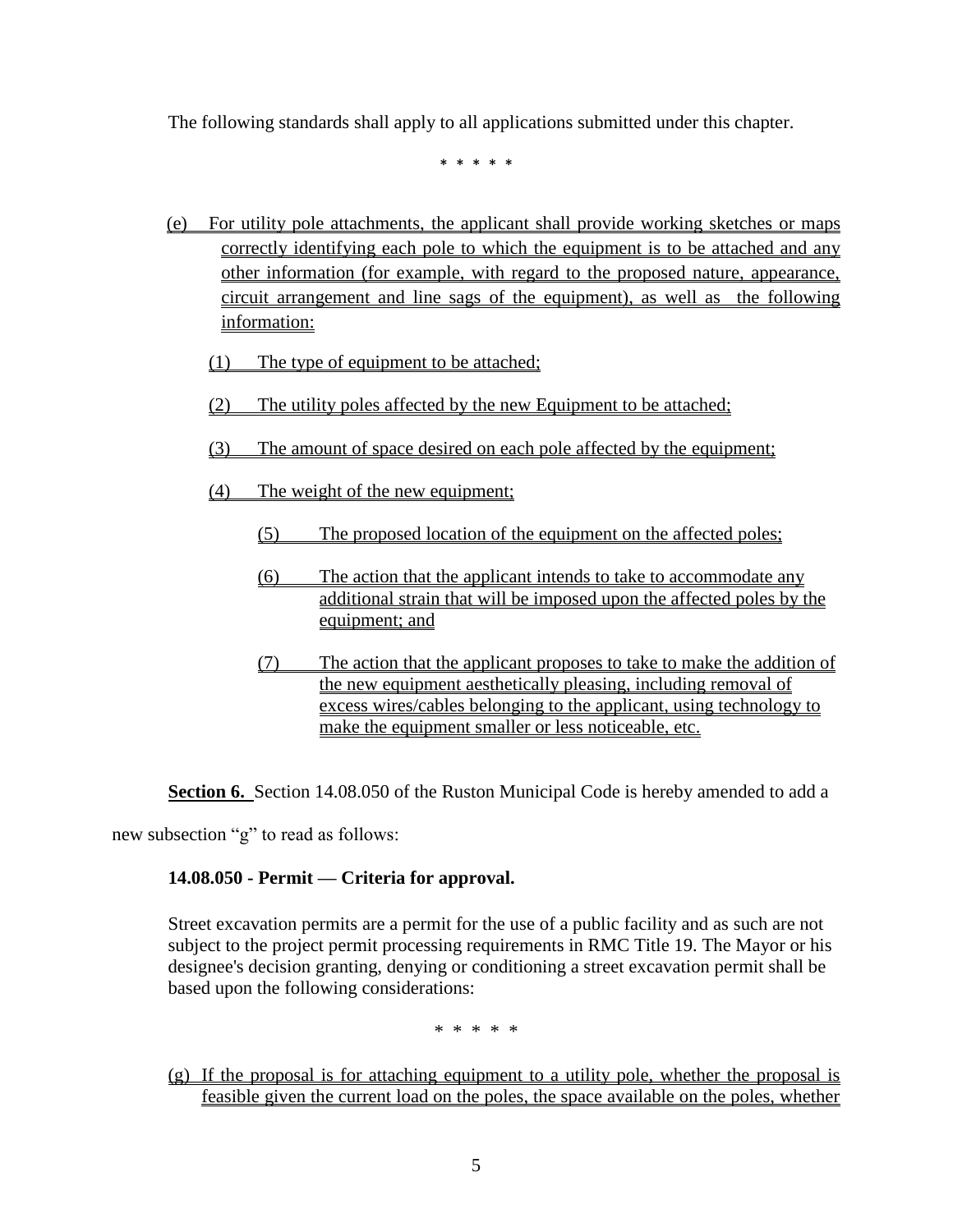the utility has a current franchise or other agreement with the City, how this proposal is consistent with the terms of any agreement between the City and the applicant, the danger (if any) created by the new equipment, and the visual impact of the new equipment.

(h) Proposals which would result in a net loss of on-street parking are not permitted.

**Section 7.** Section 14.08.060 of the Ruston Municipal Code is hereby amended to read

as follows:

#### **14.08.060 - Same — Conditions for approval.**

Any street excavation permit issued by the Mayor or his designee shall contain at least the following conditions to which the applicant shall comply:

- (a) The applicant shall be required to restore the excavation area to the same or better condition as existed prior to the excavation work in accordance with the specifications of the Mayor or his designee and the Town City's public work standards.
- (b) The applicant shall be required to indemnify and hold the Town City harmless from any and all claims for bodily injury or property damage that may arise out of or in connection with the applicant's permitted use. The applicant shall be required to sign an indemnification agreement prepared by the Town City Attorney as a condition of receiving the permit.
- (c) Prior to beginning any work, the applicant shall provide the Town City with proof of insurance that will remain in effect during all periods of use for street excavation permit. Such insurance will provide for public liability and property damage and shall be in a form and type that is acceptable to the Town City. The limits of said insurance shall be established by the Mayor or his designee. A certificate evidencing the existence of said insurance or, upon written request of the Mayor or his designee, a duplicate copy of the policy shall be provided to the Town City as evidence of the existence of the insurance protection prior to the applicant beginning any work. Said insurance shall not be cancelable or reduced without prior written notice to the Town City, not less than 30 days in advance of the cancellation or alteration. Said insurance shall name the Town City as a named or additional insured and shall be primary as to any other insurance available to the Town City.
- (d) The applicant shall provide to the Town City a performance bond sufficient to restore the street or sidewalk surface to its original condition and sufficient to guarantee and maintain the site of the excavation work for a 12-month period following restoration as is required by RMC 14.08.060(P). Such bond shall be provided in a form acceptable to the Town City Attorney. The amount of the bond shall be established by the Mayor or his designee.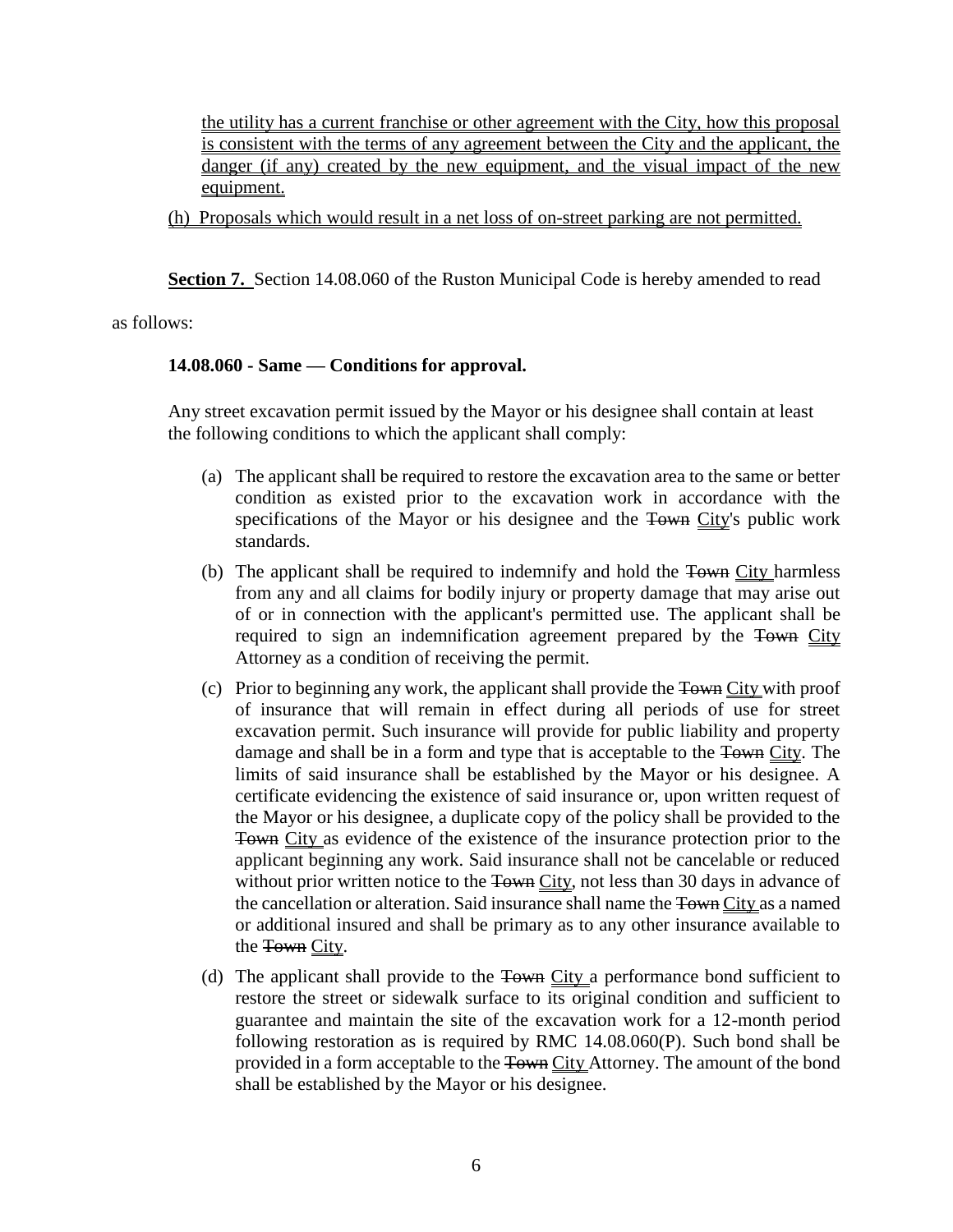- (e) The applicant shall take appropriate measures to assure that during the performance of the excavation work normal traffic flow conditions shall be maintained at all times so as to cause as little inconvenience as possible to the occupants of the abutting property and to the general public. The applicant shall maintain safe crossing for two lanes of vehicle traffic at all street intersections where possible, and safe crossing for pedestrians at intervals of not more than 300 feet. If any excavation is made across any public street, alley or sidewalk, adequate crossing shall be maintained for vehicles and pedestrians. If the street is not wide enough to hold the excavated material without using part of the adjacent sidewalk, a passageway at least one-half of the sidewalk width shall be maintained in and along such sidewalk line.
- (f) Any closing of streets shall only occur consistent with the provisions of Chapter 47.48 RCW, or as hereafter amended. The costs for such notice and closure shall be entirely borne by the applicant.
- (g) The applicant must take reasonable precautions to place and maintain at each end of such excavation and along the line thereof barriers or flags or warning lights or other equipment as may be prescribed by the Mayor or his designee. When dictated by field conditions, warning sign shall be placed far enough in advance of the construction operation to alert traffic properly within a street.
- (h) The excavation work shall be performed and conducted so as not to interfere with the access to fire hydrants, fire stations, fire escapes, water gates, underground vaults, valve housing structures, and all other vital equipment as designated by the Mayor or his designee.
- (i) The applicant shall not interfere with any existing facility without the written consent of the Mayor or his designee and the owner of the facility. If it becomes necessary to relocate any existing facility, such work shall be done by its owner. No facility owned by the Town City shall be moved to accommodate the applicant unless the cost of such work be borne by the applicant. The cost of moving privately owned facilities shall be similarly borne by the applicant unless other arrangements are made with the owners of the facility. The applicant shall support and protect all pipes, conduits, poles, wires, or other apparatus which may be affected in any way by the excavation work and do everything necessary to support, sustain, and protect them under, over, along, or across said work. In case of any said pipes, conduits, poles, wire or pipe coating or other encasement or devices or apparatus should be damaged, the applicant shall promptly notify the owners thereof. All damaged facilities shall be repaired by the agency or person owning them, and the expense of such repairs shall be charged to the applicant. It is the intent of this paragraph that the applicant shall assume all liability for damage to facilities, and any resulting damage or injury to anyone because of such facility damage and such assumption of liability is a contractual obligation of the applicant. The only exception will be such instances where damage is exclusively due to the negligence of the owning utility. The applicant shall inform itself as to the existence and location of all underground facilities prior to initiating any work on site and protect the same against damage.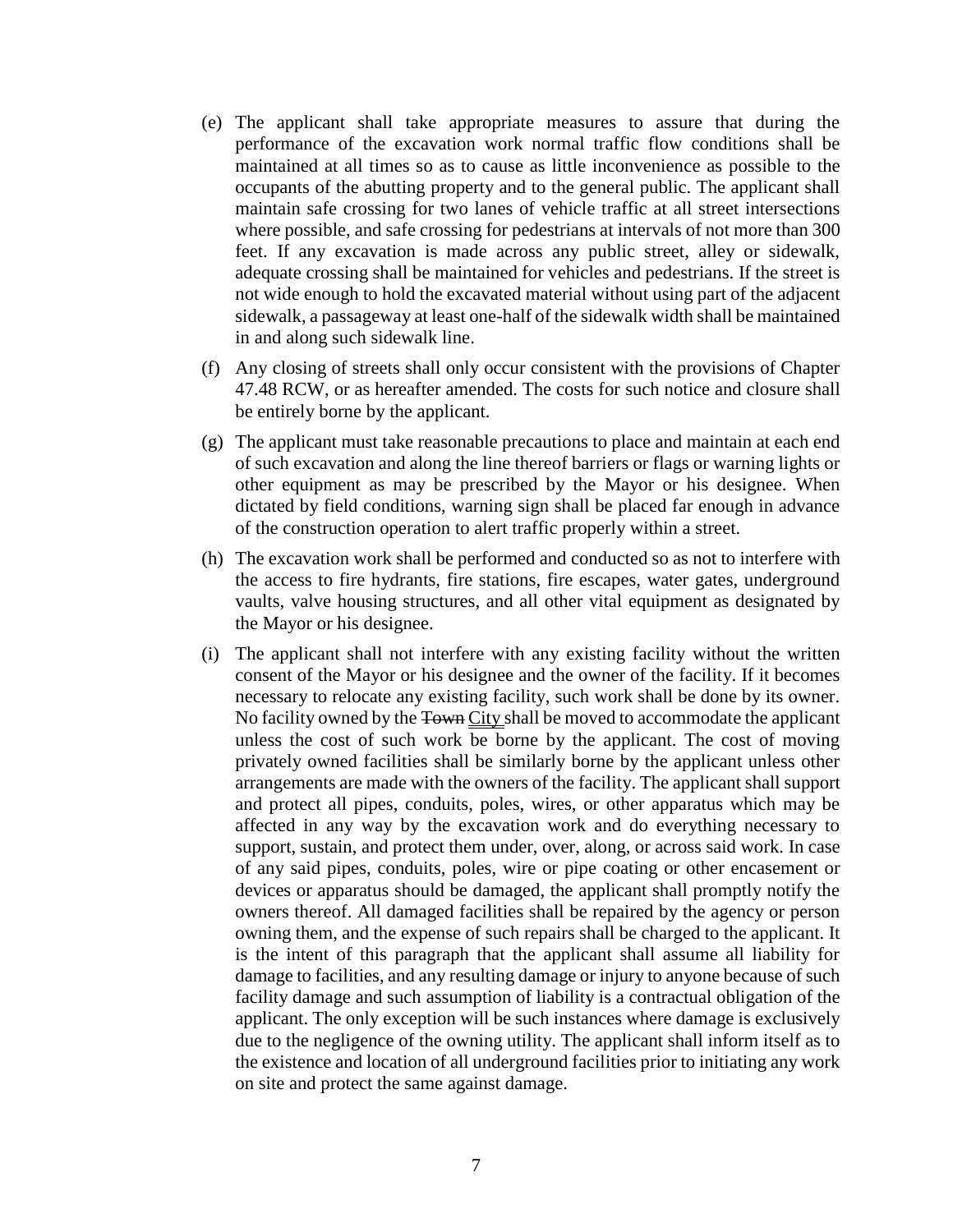- (j) The applicant shall at all times, at his or its own expense, preserve and protect from injury any adjoining property by providing proper foundations and taking other measures suitable for the purpose. Where in the protection of such property it is necessary to enter upon private property for the purpose of taking appropriate protective measures the applicant shall obtain permission from the owner of such private property for such purpose. The applicant shall obtain such permission as part of the permit application process outlined in RMC 14.08.040 above. The applicant shall at its own expense shore up and protect all buildings, walls, fences, or other property likely to be damaged during the progress of the excavation work and shall be responsible for all damage to public or private property or highways resulting from its failure properly to protect and carry out said work. Whenever it shall be necessary for the applicant to trench through any lawn area, said area shall be reseeded or the sod shall be carefully cut and rolled and replaced after ditches have been backfilled as required in this chapter. All construction and maintenance work shall be done in a manner calculated to leave the lawn area clean of earth and debris and in a condition as nearly as possible to that which existed before such work began.
- (k) All material excavated from trenches and piled adjacent to the trench or in any street shall be piled and maintained in such manner as not to endanger those working in the trench, pedestrians, or users of the streets, and so that as little inconvenience as possible is caused to those using streets and adjoining property. Where the confines of the area being excavated are too narrow to permit the piling of excavated material beside the trench, such as might be the case in a narrow alley, the Mayor or his designee shall have the authority to require that the applicant haul the excavated material to a storage site and then rehaul it to the trench site at the time of backfilling. It shall be the applicant's responsibility to secure the necessary permission and make all necessary arrangements for all required storage and disposal sites.
- (l) As the excavation work progresses all streets shall be thoroughly cleaned of all rubbish, excess earth, rock and other debris resulting from such work. All cleanup operations at the location of such excavation shall be accomplished at the expense of the applicant and shall be completed to the satisfaction of the Mayor or his designee. From time to time as may be ordered by the Mayor or his designee, and in any event immediately after completion of said work, the applicant shall at his or its own expense clean up and remove all refuse and unused materials of any kind resulting from said work, and upon failure to do so within 24 hours after having been notified to do so by the Mayor or his designee said work may be done by the Mayor or his designee and the cost thereof charged to the applicant.
- (m) The applicant shall maintain all gutters free and unobstructed for the full depth of the adjacent curb and for at least one foot in width from the face of such curb at the gutter line. Whenever a gutter crosses an intersecting street, an adequate waterway shall be provided and at all times maintained. The applicant shall make provisions to take care of all surplus water, muck, silt, slickings, or other runoff pumped from excavations or resulting from sluicing or other operations and shall be responsible for any damage resulting from its failure to so provide.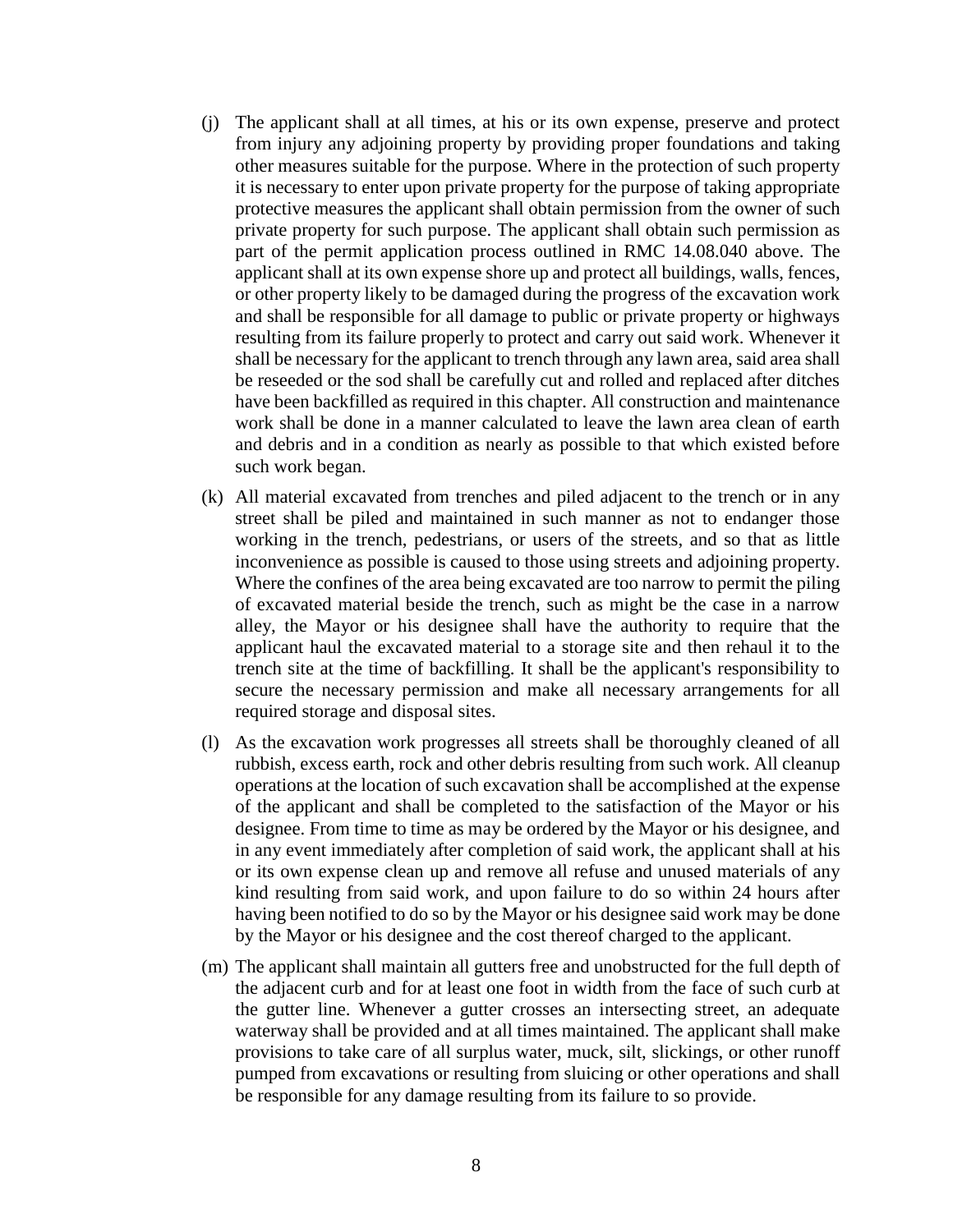- (n) A hydra-hammer or similar equipment may be used in breaking up the pavement. Unstable pavement shall be removed over cave-outs and overbreaks, and the subgrade shall be treated as the main trench. Cutouts outside of the trench lines must be parallel to the trench line. The applicant shall not be responsible for the repair or pavement damage existing prior to the excavation.
- (o) Backfilling in any street opened or excavated pursuant to an excavation permit issued hereunder shall be compacted to a degree consistent with that of the undisturbed ground in which the trench was dug. Compacting shall be done by manual or mechanical tampers or vibrators, by rolling in layers, or by water settling as required by the soil in question and sound engineering practices. Fine material reasonably free from lumps and stones, selected from the spoil, shall be thoroughly compacted around and under the substructure to the upper level of such substructure. Above the upper level of the substructure, backfill material shall be placed to the subgrade of the pavement in lifts consistent with the type of soil involved. Broken pavement, large stones, roots, and other debris shall not be used in the backfill.
- (p) After completion of the work it shall be the duty of the applicant to guarantee and maintain the site of the excavation work in the same condition as it was prior to the excavation for 12 months after restoring it to its original or better condition.
- (q) Each applicant shall conduct and carry out excavation work in such manner as to avoid unnecessary inconvenience and annoyance to the general public and occupants of neighboring property, including compliance with the Town City's noise code.
- (r) Any monuments set for the purpose of locating or preserving the lines of any street or property subdivision or a precise survey reference point or a permanent survey bench mark within the Town City shall not be removed or disturbed or caused to be removed or disturbed, except in case of an emergency, without first obtaining permission in writing from the Mayor or his designee. Permission to remove or disturb such monuments, reference points, or bench marks shall be granted only upon condition that the person applying for such permission shall pay all expenses incident to the proper replacement of this monument by the Mayor or his designee.
- (s) As a condition of issuance, the applicant shall consent that in the event the Town City is required to take enforcement actions to enforce the terms and conditions of the permit, that the Town City shall be entitled to recover its costs, disbursements, and expenses including its attorneys' fees, which sums may be filed as a lien against applicant's premises and enforceable in the manner provided for the enforcement of mortgages on real property.

**Section 8.** Section 14.08.070 of the Ruston Municipal Code is hereby amended to read

as follows:

#### **14.08.070 - Restoration of surface — By Town City.**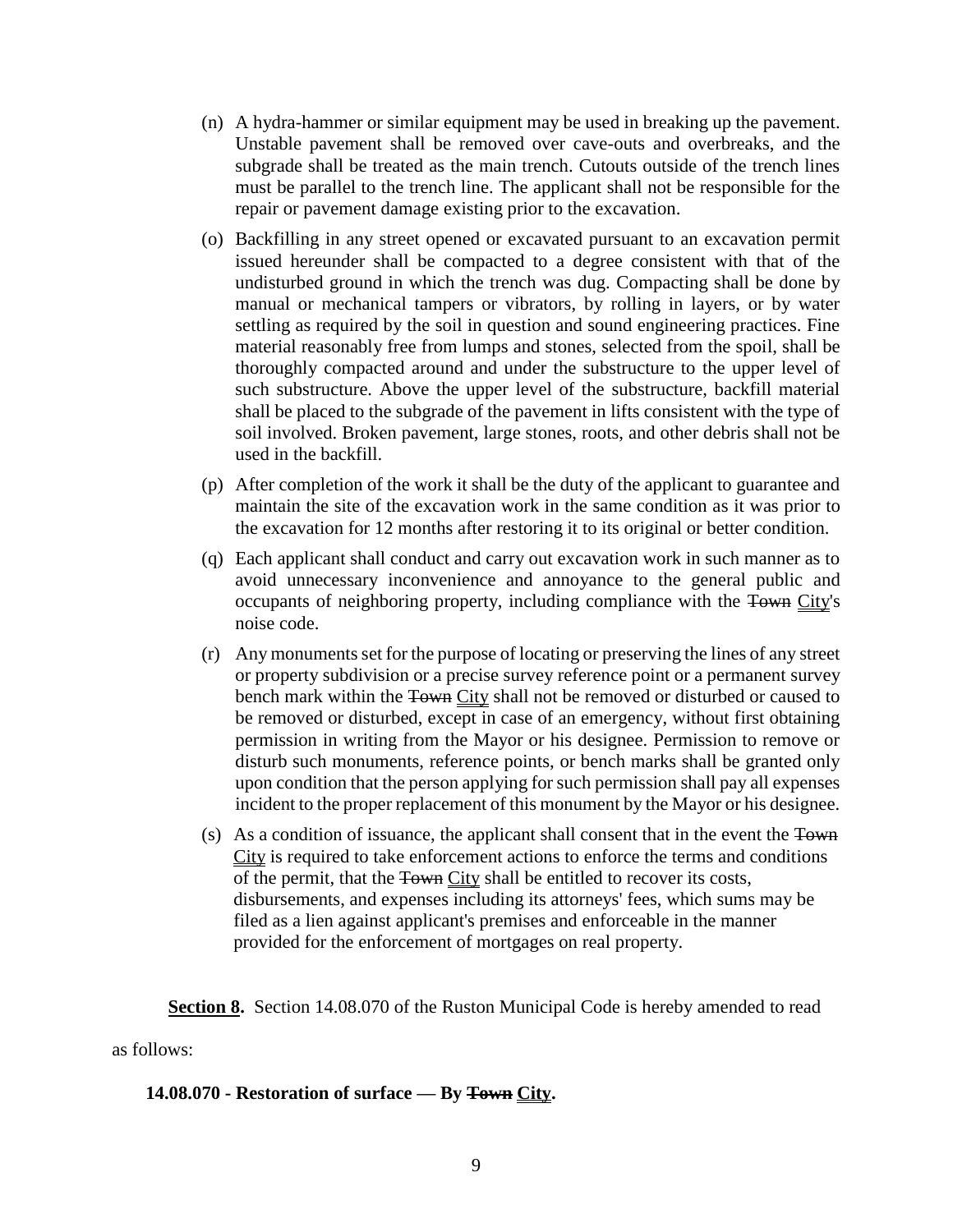- (a) If the applicant shall have failed to restore the surface of the street to its original and proper condition upon the expiration of the time fixed by such permit or fails to prosecute the work in accordance with the requirements of this chapter or shall otherwise have failed to complete the excavation work covered by such permit, the Mayor or his designee shall have the right to do all work and things necessary to restore the street and to complete the excavation work. The Mayor or his designee shall notify the applicant in accordance with the enforcement procedures outlined in Chapter 12.40 RMC which are adopted herein by RMC 14.08.110. The Town City may enforce this chapter in any manner provided by law, including the abatement of public nuisances.
- (b) In the case of an emergency that is created by the work of the applicant, the Mayor or his designee may undertake the restoration work immediately with no prior notice to the applicant or the surety. In such case, the Mayor or his designee will provide notice of such action to the applicant and the surety as soon as practicable consistent with the enforcement procedures outlined in Chapter 12.40 RMC which are adopted herein by RMC 14.08.110. The cost and expense of such repair shall be assessed against the applicant and his surety, including all fees, costs, and expenses incurred, including attorneys' fees associated with the enforcement of or collection of the same.

**Section 9.** Section 14.08.080 of the Ruston Municipal Code is hereby amended to read

as follows:

#### **14.08.080 - Appeal.**

Any decision of the Mayor or his designee, with respect to the issuance, conditions or denial of a street excavation permit, may be appealed to the Town City Council by filing an appeal such decision with the Town City Administrator/Clerk within ten days of the date of issuance of the decision being appealed. If an appeal from any such decision is taken, the appellant shall be required to pay a nonrefundable appeal fee in an amount set by the Town City Council. The appeal shall include a complete statement of the reason or reasons that form the basis of the appeal. The decision of the Town City Council shall be final, binding and conclusive, the decision being solely within the discretion of the legislative body.

**Section 10.** Section 14.08.090 of the Ruston Municipal Code is hereby amended to read

as follows:

#### **14.08.090 - Emergency.**

In the case of an emergency, obtaining of a permit prior to performance of work may be excused when the excavation is necessary for the preservation of life or property; provided that the person making such excavation shall apply for a permit for such work from the Town City Engineer on the next business day.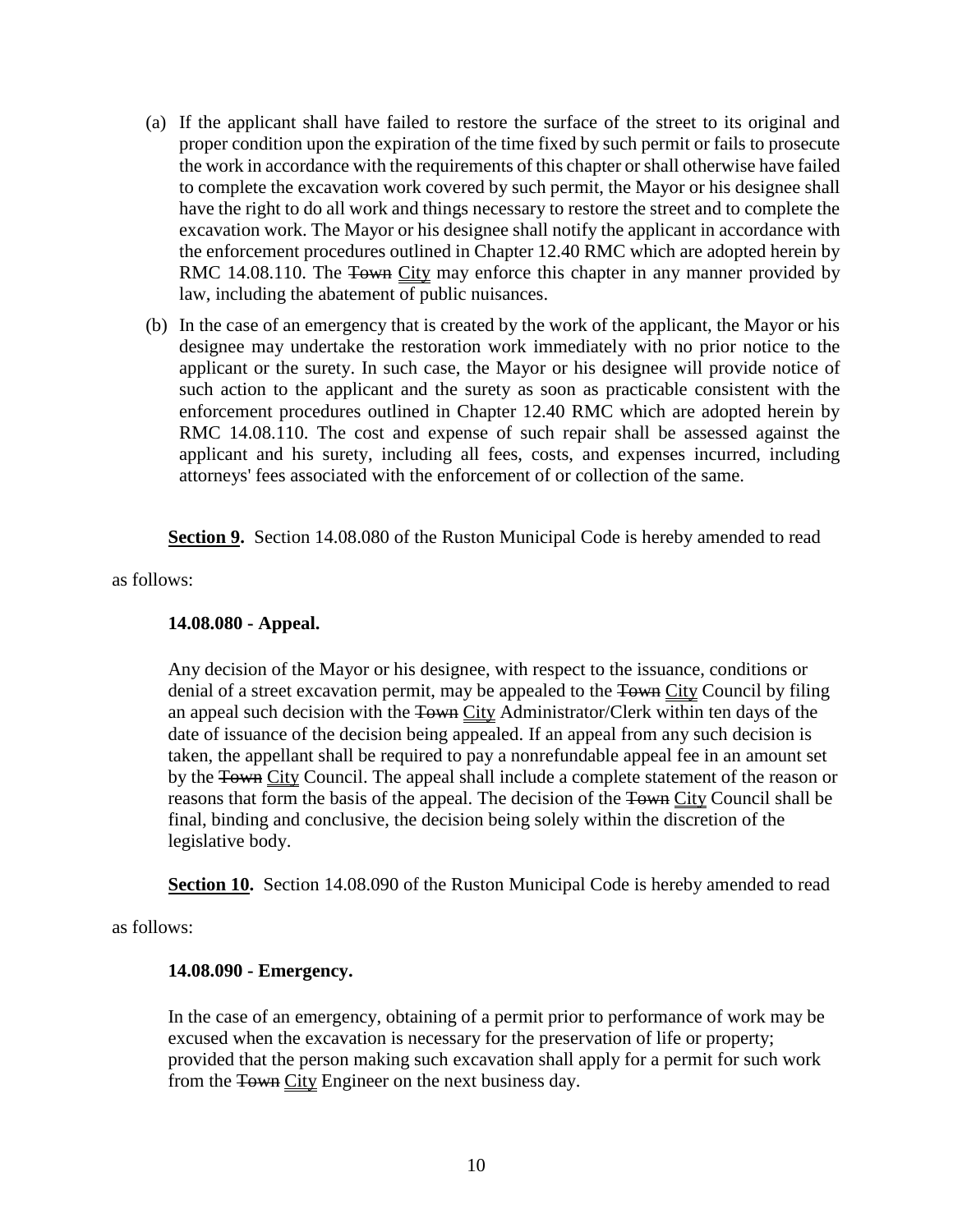**Section 11.** Section 14.08.100 of the Ruston Municipal Code is hereby amended to read as follows:

#### **14.08.100 - Liability of Town City.**

This chapter shall not be construed as imposing upon the Town City or any official or employee any liability or responsibility for damages to any person injured by the performance of any excavation work for which an excavation permit is issued hereunder, nor shall the Town City or any official or employee thereof be deemed to have assumed any such liability or responsibility by reason of inspections authorized hereunder, the issuance of any permit, or the approval of any excavation work.

**Section 12. Severability.** If any section, sentence, clause or phrase of this Ordinance should be held to be unconstitutional by a court of competent jurisdiction, such invalidity or unconstitutionality shall not affect the validity or constitutionality of any other section, sentence, clause or phrase of this Ordinance.

**Section 13**. **Publication**. This Ordinance shall be published by an approved summary

consisting of the title.

**Section 14**. **Effective Date.** This Ordinance shall be effective five days after publication as provided by law.

ADOPTED by the City Council of the City of Ruston and attested by the City Clerk in authentication of such passage on this 6th day of June, 2017.

APPROVED by the Mayor this 6th day of June, 2017.

\_\_\_\_\_\_\_\_\_\_\_\_\_\_\_\_\_\_\_\_\_\_\_\_\_\_\_\_\_\_ Bruce Hopkins, Mayor